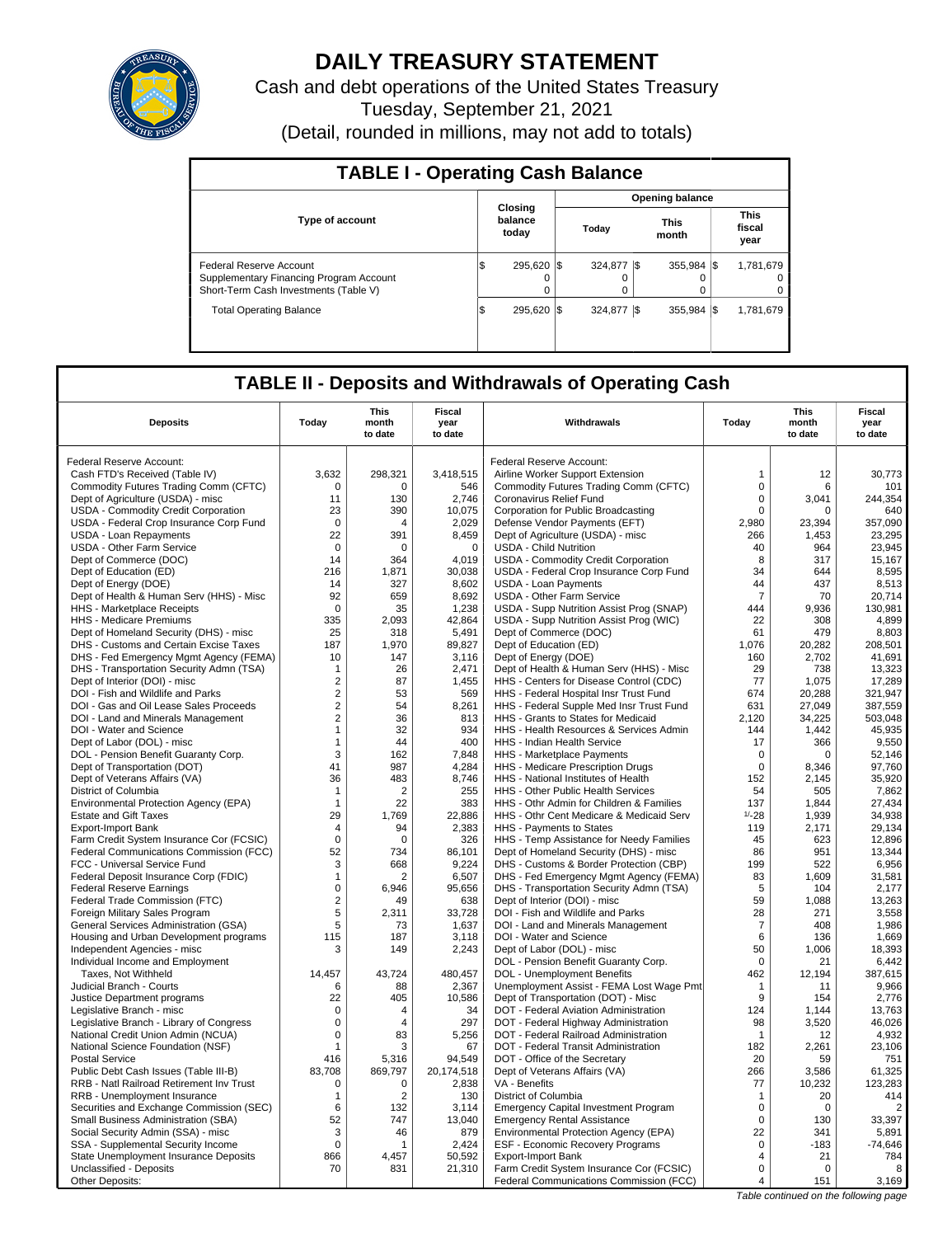$\mathsf{l}$ 

## **TABLE II cont. - Deposits and Withdrawals of Operating Cash**

| <b>Deposits</b>                                                                                                                    | Today             | This<br>month<br>to date | Fiscal<br>year<br>to date                       | Withdrawals                                                                                                                         | Today               | <b>This</b><br>month<br>to date                | Fiscal<br>year<br>to date |
|------------------------------------------------------------------------------------------------------------------------------------|-------------------|--------------------------|-------------------------------------------------|-------------------------------------------------------------------------------------------------------------------------------------|---------------------|------------------------------------------------|---------------------------|
| Federal Housing Admin: Note Sales                                                                                                  | 57                | 1,378                    | 21.020                                          | FCC - Universal Service Fund                                                                                                        | $\overline{0}$      | 174                                            | 8.159                     |
| Thrift Savings Plan Transfer                                                                                                       | 508               | 1,924                    | 46,115                                          | Federal Deposit Insurance Corp (FDIC)                                                                                               | $\mathbf 0$         | 36                                             | 874                       |
|                                                                                                                                    |                   |                          |                                                 | Federal Employees Insurance Payments                                                                                                | 226                 | 4,849                                          | 86,838                    |
|                                                                                                                                    |                   |                          |                                                 | Federal Salaries (EFT)                                                                                                              | 402                 | 14,724                                         | 204,039                   |
|                                                                                                                                    |                   |                          |                                                 | Federal Trade Commission (FTC)                                                                                                      | 0                   | 9                                              | 538                       |
|                                                                                                                                    |                   |                          |                                                 | General Services Administration (GSA)                                                                                               | 63                  | 1.640                                          | 26,480                    |
|                                                                                                                                    |                   |                          |                                                 | Housing and Urban Development programs                                                                                              | 182                 | 5,408                                          | 71,702                    |
|                                                                                                                                    |                   |                          |                                                 | Independent Agencies - misc                                                                                                         | 16                  | 226                                            | 3,815                     |
|                                                                                                                                    |                   |                          |                                                 | Interest on Treasury Securities                                                                                                     | 0                   | 1,367                                          | 287,014                   |
|                                                                                                                                    |                   |                          |                                                 | IRS - Advanced Child Tax Credit (EFT)                                                                                               | 0                   | 13,291                                         | 37,857                    |
|                                                                                                                                    |                   |                          |                                                 | IRS - Economic Impact Payments (EFT)                                                                                                | $\mathbf 0$         | 1,023                                          | 443.703                   |
|                                                                                                                                    |                   |                          |                                                 | IRS Tax Refunds Business (EFT)                                                                                                      | 347                 | 1,218                                          | 29,635                    |
|                                                                                                                                    |                   |                          |                                                 | IRS Tax Refunds Individual (EFT)                                                                                                    | 112                 | 6,275                                          | 339,210                   |
|                                                                                                                                    |                   |                          |                                                 | Judicial Branch - Courts                                                                                                            | $2/-3$              | 78                                             | 2,049                     |
|                                                                                                                                    |                   |                          |                                                 | Justice Department programs                                                                                                         | 87                  | 1,774                                          | 21,204                    |
|                                                                                                                                    |                   |                          |                                                 | Legislative Branch - misc                                                                                                           | $\overline{2}$      | 63                                             | 1,205                     |
|                                                                                                                                    |                   |                          |                                                 | Legislative Branch - Library of Congress                                                                                            | $\mathbf{1}$        | 15                                             | 689                       |
|                                                                                                                                    |                   |                          |                                                 | <b>NASA</b>                                                                                                                         | 56                  | 1,076                                          | 19,484                    |
|                                                                                                                                    |                   |                          |                                                 | National Credit Union Admin (NCUA)                                                                                                  | $\mathbf{1}$        | 13                                             | 2,760                     |
|                                                                                                                                    |                   |                          |                                                 | National Science Foundation (NSF)                                                                                                   | 1                   | 439                                            | 6,754                     |
|                                                                                                                                    |                   |                          |                                                 | Postal Service Money Orders and Other                                                                                               | 108                 | 2.324                                          | 41,606                    |
|                                                                                                                                    |                   |                          |                                                 | Public Debt Cash Redemp. (Table III-B)                                                                                              | 113,765             | 885,916                                        | 18,773,598                |
|                                                                                                                                    |                   |                          |                                                 | Railroad Retirement Board (RRB) - misc                                                                                              | 0                   | $\overline{4}$                                 | 49                        |
|                                                                                                                                    |                   |                          |                                                 | <b>RRB - Benefit Payments</b>                                                                                                       | 1                   | 1,159                                          | 14,045                    |
|                                                                                                                                    |                   |                          |                                                 | Securities and Exchange Commission (SEC)                                                                                            | 3                   | 114                                            | 1,240                     |
|                                                                                                                                    |                   |                          |                                                 | Small Business Administration (SBA)                                                                                                 | 3.192               | 44,548                                         | 687,927                   |
|                                                                                                                                    |                   |                          |                                                 | Social Security Admin (SSA) - misc                                                                                                  | 11                  | 239                                            | 4,499                     |
|                                                                                                                                    |                   |                          |                                                 | <b>SSA - Benefits Payments</b>                                                                                                      | 48                  | 63,700                                         | 979,480                   |
|                                                                                                                                    |                   |                          |                                                 | SSA - Supplemental Security Income                                                                                                  | 7                   | 4,519                                          | 54,731                    |
|                                                                                                                                    |                   |                          |                                                 | <b>Transportation Services</b><br>Other Withdrawals:                                                                                | $\Omega$            | 148                                            | 1,286                     |
|                                                                                                                                    |                   |                          |                                                 | Agency for Internat'l Development                                                                                                   | 1,556               | 2,344                                          | 22,390                    |
|                                                                                                                                    |                   |                          |                                                 | <b>State Department</b>                                                                                                             | 78                  | 914                                            | 17,675                    |
|                                                                                                                                    |                   |                          |                                                 | Thrift Savings Plan Transfer                                                                                                        | 1,057               | 6,891                                          | 78,494                    |
|                                                                                                                                    |                   |                          |                                                 | Unclassified                                                                                                                        | 1,895               | 19,675                                         | 333,809                   |
| <b>Total Other Deposits</b><br>Change in Balance of Uncollected                                                                    | 564               | 3,601                    | 81,024                                          | Total, Other Withdrawals                                                                                                            | 4,586               | 48,655                                         | 747,457                   |
| Funds                                                                                                                              | $\mathbf 0$       | $\Omega$                 | $\mathbf 0$                                     |                                                                                                                                     |                     |                                                |                           |
| <b>Transfers from Depositaries</b>                                                                                                 | $\Omega$          | $\Omega$                 | $\Omega$                                        | <b>Transfers to Depositaries</b>                                                                                                    | 0                   | $\mathbf 0$                                    | $\Omega$                  |
| <b>Total Federal Reserve Account</b>                                                                                               | 105,063           | 1,251,230                | 24,880,603                                      | <b>Total Federal Reserve Account</b>                                                                                                | 134,321             | 1,311,594                                      | 26,366,663                |
| Short-Term Cash Investments:<br><b>Transfers from Federal Reserve Account</b><br>(Table V)<br>Total Deposits (excluding transfers) | $\mathbf 0$<br>\$ | 0                        | $\mathbf 0$<br>105,063 \$1,251,230 \$24,880,603 | Short-Term Cash Investments:<br><b>Transfers to Federal Reserve Account</b><br>(Table V)<br>Total Withdrawals (excluding transfers) | $\Omega$            | $\Omega$<br>134,321 \$ 1,311,594 \$ 26,366,663 |                           |
|                                                                                                                                    |                   |                          |                                                 |                                                                                                                                     |                     |                                                |                           |
|                                                                                                                                    |                   |                          |                                                 | Net Change in Operating Cash Balance                                                                                                | ß.<br>$-29,258$ \\$ |                                                | $-60,364$ \$ $-1,486,059$ |

|                                               |  |               |  |                                 |  |                           |                                         |     |                           |  |                                 |  | See Footnote              |
|-----------------------------------------------|--|---------------|--|---------------------------------|--|---------------------------|-----------------------------------------|-----|---------------------------|--|---------------------------------|--|---------------------------|
| <b>TABLE III-A - Public Debt Transactions</b> |  |               |  |                                 |  |                           |                                         |     |                           |  |                                 |  |                           |
| <b>Issues</b>                                 |  | Today         |  | <b>This</b><br>month<br>to date |  | Fiscal<br>vear<br>to date | <b>Redemptions</b>                      |     | Todav                     |  | <b>This</b><br>month<br>to date |  | Fiscal<br>year<br>to date |
| Marketable:                                   |  |               |  |                                 |  |                           | Marketable:                             |     |                           |  |                                 |  |                           |
| Bills:                                        |  |               |  |                                 |  |                           | <b>Bills</b>                            | l\$ | 111,594 \$                |  | 822,849 \$                      |  | 15,962,780                |
| <b>Regular Series</b>                         |  | $51,589$ \\$  |  | 531,845 \$                      |  | 10,420,837                | <b>Notes</b>                            |     | 0                         |  | 35,000                          |  | 2,197,837                 |
| <b>Cash Management Series</b>                 |  | 30,001        |  | 180,006                         |  | 4,440,150                 | <b>Bonds</b>                            |     |                           |  |                                 |  | 29,649                    |
| Notes                                         |  |               |  | 106,222                         |  | 4,103,386                 | <b>Federal Financing Bank</b>           |     |                           |  |                                 |  | 1,209                     |
| <b>Bonds</b>                                  |  |               |  | 26,555                          |  | 694,820                   | Nonmarketable:                          |     |                           |  |                                 |  |                           |
| Inflation-Protected Securities Increment      |  | 261           |  | 5,707                           |  | 82,015                    | <b>United States Savings Securities</b> |     | 35                        |  | 554                             |  | 10,189                    |
| <b>Federal Financing Bank</b>                 |  |               |  | $\Omega$                        |  | $\Omega$                  | Government Account Series               |     | 145,684                   |  | 2,744,619                       |  | 98,471,438                |
| Nonmarketable:                                |  |               |  |                                 |  |                           | Hope Bonds                              |     |                           |  |                                 |  | 0                         |
| United States Savings Securities:             |  |               |  |                                 |  |                           | <b>Domestic Series</b>                  |     |                           |  |                                 |  | 71,549                    |
| Cash Issue Price                              |  |               |  | 71                              |  | 1,432                     | <b>Foreign Series</b>                   |     |                           |  |                                 |  |                           |
| Interest Increment                            |  |               |  | 323                             |  | 3,940                     | <b>State and Local Series</b>           |     |                           |  | 3,233                           |  | 97,582                    |
| <b>Government Account Series</b>              |  | 175,467       |  | 2,754,520                       |  | 98,458,709                | Other                                   |     | 2,135                     |  | 24,281                          |  | 404,013                   |
| Hope Bonds                                    |  |               |  | O                               |  | 0                         |                                         |     |                           |  |                                 |  |                           |
| <b>Domestic Series</b>                        |  |               |  | O                               |  | 22                        |                                         |     |                           |  |                                 |  |                           |
| Foreign Series                                |  |               |  | $\Omega$                        |  |                           |                                         |     |                           |  |                                 |  |                           |
| State and Local Series                        |  |               |  | 798                             |  | 118,102                   |                                         |     |                           |  |                                 |  |                           |
| Other                                         |  | 2,121         |  | 24,354                          |  | 404,623                   | <b>Total Redemptions</b>                |     | $259,449$ \\$             |  | $3,630,535$ \$                  |  | 117,246,244               |
| <b>Total Issues</b>                           |  | $259.445$ \\$ |  | $3,630,402$ \\$                 |  | 118,728,037               | Net Change in Public Debt Outstanding   |     | $-4$ $\overline{\text{}}$ |  | $-133$ $\sqrt{3}$               |  | 1,481,793                 |
|                                               |  |               |  |                                 |  |                           |                                         |     |                           |  |                                 |  |                           |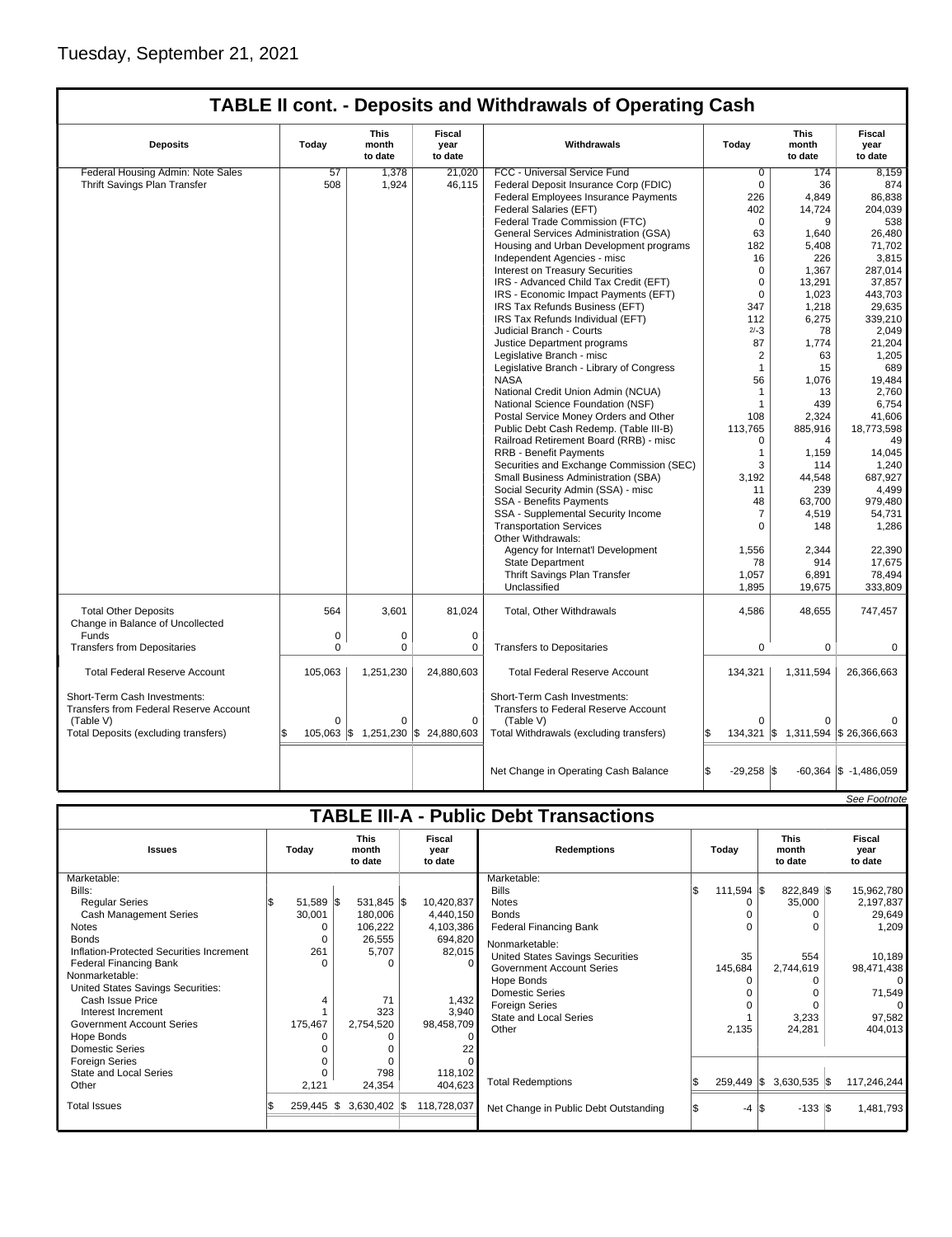| <b>TABLE III-B - Adjustment of Public Debt</b><br><b>Transactions to Cash Basis</b>                                |       |                        |     |                                 |                                    |
|--------------------------------------------------------------------------------------------------------------------|-------|------------------------|-----|---------------------------------|------------------------------------|
| <b>Transactions</b>                                                                                                | Today |                        |     | <b>This</b><br>month<br>to date | Fiscal<br>year<br>to date          |
| Public Debt Cash Issues:<br>Public Debt Issues (Table III-A)<br>Premium on New Issues                              | \$    | 259,445 \$<br>n        |     | 542                             | 3,630,402   \$18,728,037<br>22,767 |
| Discount on New Issues:<br>Bills (-)<br>Bonds and Notes (-)<br>Federal Financing Bank (-)                          |       | 8<br>0<br>o            |     | 116<br>480<br>0                 | 2,816<br>30,370                    |
| Government Account Transactions (-)<br>Hope Bonds (-)<br>Interest Increment on United States                       |       | 175,467                |     | 2,754,520<br>O                  | 98,458,709                         |
| Savings Securities (-)<br>Inflation-Protected Securities Increment<br><b>Total Public Debt Cash Issues</b>         |       | 1<br>261               |     | 323<br>5,707                    | 3.940<br>80,451                    |
| Deposited in Federal Reserve Account                                                                               | Ŝ.    | 83,708                 | 1\$ | 869,797                         | \$20,174,518                       |
| <b>Public Debt Cash Redemptions:</b><br>Public Debt Redemptions (Table III-A)<br>Premium on Debt Buyback Operation | l\$   | 259,449<br>0           | l\$ | 3,630,535<br>O                  | \$17,246,244<br>Ω                  |
| Discount on Debt Buyback Operation (-)<br>Federal Financing Bank (-)<br>Government Account Transactions (-)        |       | 0<br>n<br>145,684<br>O |     | 0<br>0<br>2,744,619             | n<br>1,209<br>98,471,438<br>ŋ      |
| Hope Bonds (-)<br><b>Total Public Debt Cash Redemptions</b><br>Withdrawn from Federal Reserve Acct.                | l\$   | 113,765 \$             |     | O                               | 885,916 \$18,773,598               |

| <b>TABLE III-C - Debt Subject to Limit</b>                                        |                           |                                                           |                           |                           |  |  |  |  |  |
|-----------------------------------------------------------------------------------|---------------------------|-----------------------------------------------------------|---------------------------|---------------------------|--|--|--|--|--|
|                                                                                   | Closing                   | Opening balance                                           |                           |                           |  |  |  |  |  |
| <b>Balance Transactions</b>                                                       | balance<br>todav          | Today                                                     | <b>This</b><br>month      | Fiscal<br>year            |  |  |  |  |  |
| Debt Held by the Public<br>Intragovernmental Holdings<br><b>Total Public Debt</b> | \$22,261,385<br>6,165,799 | \$22,272,829<br>6.154.358                                 | \$22,254,544<br>6,172,774 | \$21,018,952<br>5,926,439 |  |  |  |  |  |
| Outstanding<br>Less: Debt Not<br>Subiect to Limit:                                | 28,427,184                | 28,427,188                                                | 28,427,317                | 26,945,391                |  |  |  |  |  |
| Other Debt                                                                        | 478                       | 478                                                       | 478                       | 478                       |  |  |  |  |  |
| <b>Unamortized Discount</b>                                                       | 19,215                    | 19,219                                                    | 19,348                    | 17,271                    |  |  |  |  |  |
| <b>Federal Financing Bank</b>                                                     | 6,053                     | 6,053                                                     | 6,053                     | 7,262                     |  |  |  |  |  |
| Hope Bonds<br>Plus: Other Debt Subject to Limit<br>Guaranteed Debt of             | 0                         | O                                                         | 0                         | o                         |  |  |  |  |  |
| Government Agencies                                                               | $\Omega$                  | $\Omega$                                                  | $\Omega$                  | 0                         |  |  |  |  |  |
| <b>Total Public Debt</b><br>Subject to Limit                                      |                           | \$28,401,438   \$28,401,438   \$28,401,438   \$26,920,380 |                           |                           |  |  |  |  |  |
| <b>Statutory Debt Limit</b>                                                       | \$28,401,463              | \$28,401,463                                              | \$28,401,463              | SUSP-1                    |  |  |  |  |  |
|                                                                                   |                           |                                                           |                           |                           |  |  |  |  |  |

See Footnote

| <b>TABLE IV - Federal Tax Deposits</b>                                                                                                                                                                                                        |                                                     |                                                            |                                                                      |
|-----------------------------------------------------------------------------------------------------------------------------------------------------------------------------------------------------------------------------------------------|-----------------------------------------------------|------------------------------------------------------------|----------------------------------------------------------------------|
| Classification                                                                                                                                                                                                                                | Today                                               | <b>This</b><br>month<br>to date                            | Fiscal<br>year<br>to date                                            |
| Withheld Income and Employment Taxes<br>Individual Income Taxes<br><b>Railroad Retirement Taxes</b><br><b>Excise Taxes</b><br><b>Corporation Income Taxes</b><br><b>Federal Unemployment Taxes</b><br>Estate and Gift Taxes & Misc IRS Rcpts. | \$<br>$3,243$ \\$<br>631<br>8<br>37<br>65<br>1<br>1 | 175,584 \$<br>43.651<br>299<br>3.789<br>83,359<br>25<br>77 | 2,673,440<br>377,558<br>5,162<br>70,700<br>393,202<br>6,379<br>4,615 |
| Total                                                                                                                                                                                                                                         | \$<br>3,987                                         | 1\$<br>306,785                                             | 1\$<br>3,531,055                                                     |
| Cash Federal Tax Deposits:<br>Direct<br><b>Through Depositaries</b>                                                                                                                                                                           | \$<br>70 IS<br>3,562                                | $1.599$ $\sqrt{5}$<br>296,722                              | 30,060<br>3,388,455                                                  |
| <b>Total Cash FTD's</b>                                                                                                                                                                                                                       | Ŝ.<br>3,632                                         | 1\$<br>298,321                                             | 1\$<br>3,418,515                                                     |
| Inter-agency Transfers                                                                                                                                                                                                                        | 355                                                 | 8,464                                                      | 112,540                                                              |
| Total                                                                                                                                                                                                                                         | l\$<br>3,987                                        | l\$<br>306,785                                             | 1\$<br>3,531,055                                                     |
|                                                                                                                                                                                                                                               |                                                     |                                                            |                                                                      |

|                                              |    |   |     |          |          | <i><b>JEE FUULIUIE</b></i> |  |  |  |  |
|----------------------------------------------|----|---|-----|----------|----------|----------------------------|--|--|--|--|
| <b>TABLE V - Short-Term Cash Investments</b> |    |   |     |          |          |                            |  |  |  |  |
|                                              |    |   |     |          |          |                            |  |  |  |  |
| <b>Balance Transactions</b>                  | А  |   | в   |          | С        | Total                      |  |  |  |  |
| Opening Balance Today<br>Deposits:           | \$ | 0 | 1\$ | $\Omega$ | 0<br>I\$ | I\$                        |  |  |  |  |
| <b>Transfers to Depositaries</b>             |    | O |     | 0        | 0        |                            |  |  |  |  |
| Special Direct Investment                    |    | O |     | 0        | 0        |                            |  |  |  |  |
| Term Investment                              |    | O |     | 0        | 0        |                            |  |  |  |  |
| Repo Investment                              |    | O |     | 0        | O        |                            |  |  |  |  |
| Withdrawals:                                 |    |   |     |          |          |                            |  |  |  |  |
| <b>Treasury Initiated</b>                    |    | O |     | 0        | 0        |                            |  |  |  |  |
| Depositary Initiated                         |    | O |     | 0        | 0        |                            |  |  |  |  |
| <b>Special Direct Investment</b>             |    | O |     | 0        | 0        |                            |  |  |  |  |
| <b>Term Investment</b>                       |    | Ω |     | 0        | 0        |                            |  |  |  |  |
| Repo Investment                              |    | 0 |     | 0        | 0        |                            |  |  |  |  |
| Closing Balance Today                        |    | 0 | l\$ | 0        | I\$<br>0 | I\$                        |  |  |  |  |

| <b>TABLE VI - Income Tax Refunds Issued</b> |     |       |     |                                 |  |                           |  |  |  |  |  |
|---------------------------------------------|-----|-------|-----|---------------------------------|--|---------------------------|--|--|--|--|--|
| <b>Classification</b>                       |     | Today |     | <b>This</b><br>month<br>to date |  | Fiscal<br>year<br>to date |  |  |  |  |  |
| IRS - Advanced Child Tax Credit (Checks)    | I\$ | 0     | 1\$ | $1.874$ S                       |  | 8,033                     |  |  |  |  |  |
| IRS - Advanced Child Tax Credit (EFT)       |     | O     |     | 13.291                          |  | 37.857                    |  |  |  |  |  |
| IRS - Economic Impact Payments (Checks)     |     | 4     |     | 759                             |  | 86,822                    |  |  |  |  |  |
| IRS - Economic Impact Payments (EFT)        |     | 0     |     | 1.023                           |  | 443.703                   |  |  |  |  |  |
| IRS Tax Refunds Business (Checks)           |     | 894   |     | 4.227                           |  | 67.524                    |  |  |  |  |  |
| IRS Tax Refunds Business (EFT)              |     | 347   |     | 1.218                           |  | 29,635                    |  |  |  |  |  |
| IRS Tax Refunds Individual (Checks)         |     | 81    |     | 2.768                           |  | 64.698                    |  |  |  |  |  |
| IRS Tax Refunds Individual (EFT)            |     | 112   |     | 6.275                           |  | 339,210                   |  |  |  |  |  |
|                                             |     |       |     |                                 |  |                           |  |  |  |  |  |

### **Daily Treasury Statement Footnotes:**

#### **General Footnotes and Statements:**

This statement summarizes the United States Treasury's cash and debt operations for the Federal Government. Treasury's operating cash is maintained in an account at the Federal Reserve Bank of New York and in short-term cash investments. Treasury minimized and then suspended its short-term cash investment program beginning in November 2008, but anticipates investing again when market conditions warrant. Major information sources include: Federal Reserve Banks, Treasury Regional Financial Centers, Internal Revenue Service Centers, various electronic systems, and information on the Public Debt. Information is presented on a modified cash basis. Deposits are reflected as received and withdrawals are reflected as processed.SOURCE: Bureau of the Fiscal Service, Department of the Treasury. Note: The Daily Treasury Statement (DTS) is available by 4:00 p.m. the following business day on the Fiscal Service website https://fiscal.treasury.gov/reports-statements/dts/. For more information, call the Cash Reporting Branch at 202-874-9789.

#### **TABLE II – Deposits and Withdrawals of Operating Cash**

1/Reported as a negative due to adjustments made by Health and Human Services(HHS) between HHS Grants (misc) and Medicaid.